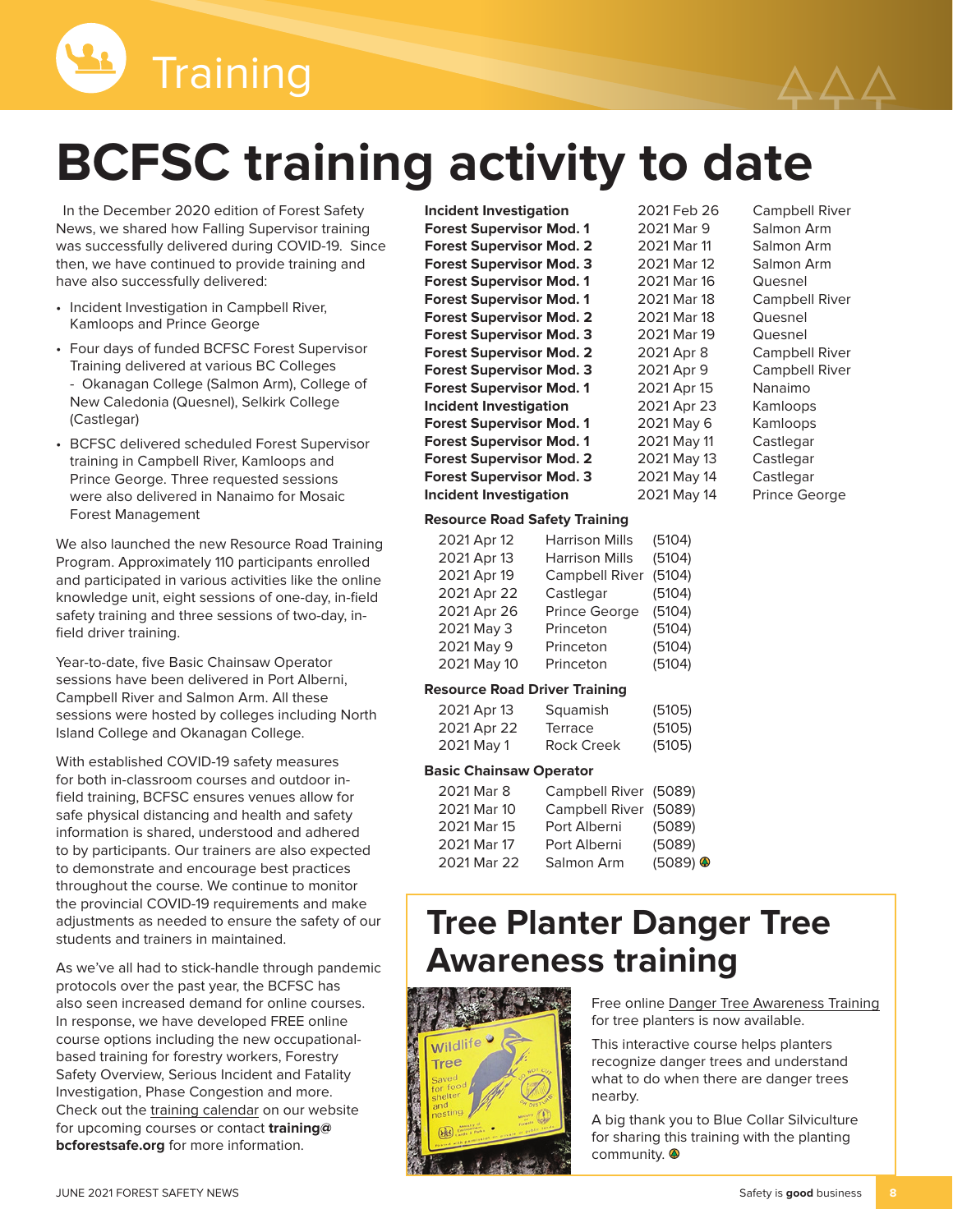

# **Entry Level Forest Worker training update**

Over the years, employers have provided feedback indicating the challenges in finding the right employees to sustain their operations. To help meet the needs of industry, the BC Forest Safety Council (BCFSC) is coordinating a funded initiative from AEST to develop and deliver pilot training for workers new to BC forestry.

The Entry Level Forest Worker Training program is intended as a workerreadiness training program targeting new groups such as Indigenous Peoples, women, and high-school students for safe worker entry in the BC forest industry. Graduates arrive on the job with basic skills, a thorough knowledge of forestry and fully prepared for on-the-job learning in their chosen occupation. This program is designed to align with the occupational resources developed by BCFSC and employers can opt to continue their worker's training by utilizing the BCFSC on-the-job training and assessment materials at the worksite.

#### **Status of Deliveries:**

Okanagan College (Revelstoke) completed their pilot in 2019. Overcoming delays and challenges due to COVID-19, Selkirk College (Grand Forks) and CNC (Vanderhoof) finished their programs in December 2020.

Coast Mountain College (Terrace) started in March 2021 and is well underway. Program Coordinator Laurie-Lynn Kallio comments:

"This program is an amazing opportunity to educate and introduce forestry as a career to our students. We continue to try and implement experiential-placed based learning safely. Thus far, the activities have included a visit to Gruchy's Beach to view an old growth forest and a visit

to a local business which sells heavy duty equipment related to forestry and construction sites.

Guest speakers have included representatives from WorkSafeBC and the Ministry of Forests, Lands and Natural Resource Operations. Guest speakers scheduled for May include: two forestry consultants who will conduct GPS exercises with the students, another who will take students to view timber stands at various stages of growth, a Field Safety Advisor from BCFSC who will discuss safety issues, and a representative from WorkBC.

We hope to complete the following field visits to view a tree nursery and mill in Smithers, a community forest near Terrace and an interpretive trail to view old growth and bonsai type forests near Prince Rupert."

Instructor, Murray Sanders says the program "allows entry level workers to enter the forest industry where they fit."

Participants involved in Coast Mountain College's Entry Level Forest Worker Program have stated:

"Our society is based on our phones. There is no wifi connection in the forest but you will find a better connection – this program can help you connect your interest in the forestry community." – Pasha O.

"A good foundation into an entry level forestry position" – Zachary Price.

"Great introduction into forestry! I enjoyed learning about the environmental aspect of forestry.





Funding provided through the Canada-British Columbia Labour Market Development Agreement.

Having family in this field fuels me to want to be better than them" - Faith N.

Employer partners with Coast Mountain College so far have included: D.R. Holtom Ltd., Inland Kenworth Truck Sales/Heavy Equipment Sales, Seaton Forest Products Ltd., Cypress Forest Products Ltd., Woodmere Nursery Ltd.

The pilot steering committee members at North Island College and Vancouver Island University (VIU) are also offering programs containing some or all of the Entry Level Forest Worker training materials.

North Island College recently delivered their Coastal Forest Worker Certificate Program to an indigenous cohort sponsored by the Homalco First Nation and WorkBC, as well as a tuition-based diploma cohort with both programs incorporating the Entry Level Forest Worker training materials.

VIU started their Fundamentals of Forest Harvesting Practices Certificate in March 2021 in Woss, BC supported by their industry partners, Western Forest Products and area contractors.

An evaluation of the results from all deliveries will be assessed and any adjustments to the materials and model will be made between May and Dec 2021. Stay tuned for program updates from the BCFSC in our upcoming Forest Safety Newsletters.

If you have any questions about the Entry Level Forest Worker Training Program, please contact Allison Thompson, BCFSC Manager Training & Standards.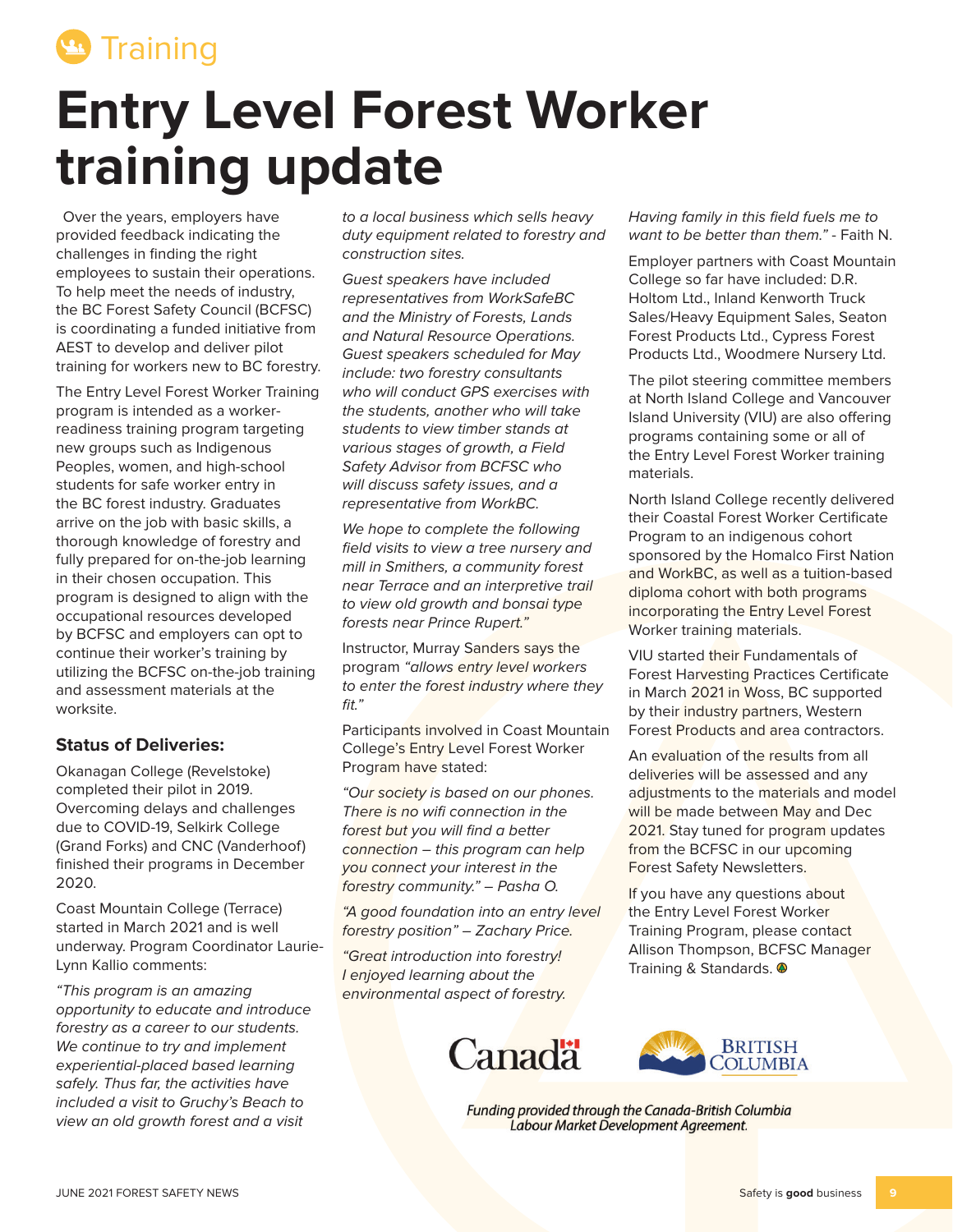<sup>9</sup> Training

# **Know your four-wheel drive systems and how to use them correctly**

Modern vehicles are the safest and most technologically advanced vehicles ever built. Beneath the surface lies mechanical and technology systems many of us take for granted or may not even be aware of. These common features give you the ability to negotiate resource roads more safely.

The key to getting these systems to perform properly when necessary is driver knowledge. You need to know what to use, when to use it, how to use it and why.

There are four common types of drivetrains in today's vehicles:

#### **Two-wheel drive (2WD)**

**-** Only one axle is driven by the engine and transmission, either rear- or front-wheel drive. Typically used for driving on paved roads and highways.

#### **All-wheel drive (AWD)**

**-** Both axles are driven by the engine, transmission and a transfer case. The ratio at which power is sent between axles may vary depending on the vehicle model.

#### **Part-time four-wheel drive (4WD)**

**-** Both axles can be driven by the engine, transmission and a transfer case. The vehicle has a two-wheel drive option, a four-wheel drive high-range option and four-wheel drive low-range option. This is one of the most common drivetrains and is found in almost all pickup trucks and SUV's.

#### **Full-time four-wheel drive (4WD)**

**-** Both axles are always driven by the engine, transmission and a transfer case. The vehicle has a four-wheel drive high-range option and fourwheel drive low-range option and is found in some SUV's and pickup trucks.

# **When to use 2WD, 4WD high-range or 4WD low-range**

#### **2WD**

**-** Use 2WD if you are driving on dry pavement or a surface that has very good traction.

#### **4WD high-range**

- **-** Use this range when you leave a paved road and travel on a resource road or when you are negotiating a lower traction surface.
- **-** Most modern vehicles are designed to be driven for their entire lifespan in this mode if necessary.
- **-** Using 4WD on a resource road or lower traction surfaces can provide more control, less tire spin, less wash-boarding of the road and more mechanical sympathy.

#### **4WD low range**

- **-** Use this range when on steeper resource roads or when negotiating a lower traction surface on steeper terrain
- **-** This range is used when you need more torque such as for towing or transporting heavier loads
- **-** You use this range when you have to move slower for more control. For example, over rough obstacles.
- **-** 4WD low-range should be applied prior to needing it and will not necessarily help you from freeing your vehicle if it's stuck.

### **Vehicle Safety Systems**

Modern vehicles use an array of sensors and control modules to control certain functions. These sensors work together to determine what the vehicle is doing and what the user may require from the vehicle. For passenger vehicles, they are the heart of a vehicle's safety system.

#### **ABS – Anti-Lock Braking System**

A skidding tire has lost control and traction. Modern vehicles use fourwheel speed sensors that determine whether tires are losing traction and in the case of braking, skidding. ABS will only activate when the vehicle senses you applying the brake and any wheel starts to skid. The system allows a "pulsing" of individual brakes, allowing the skidding tires to roll again and regain traction before applying the brake again. This happens many times per second.

#### **Continued on page 11...**